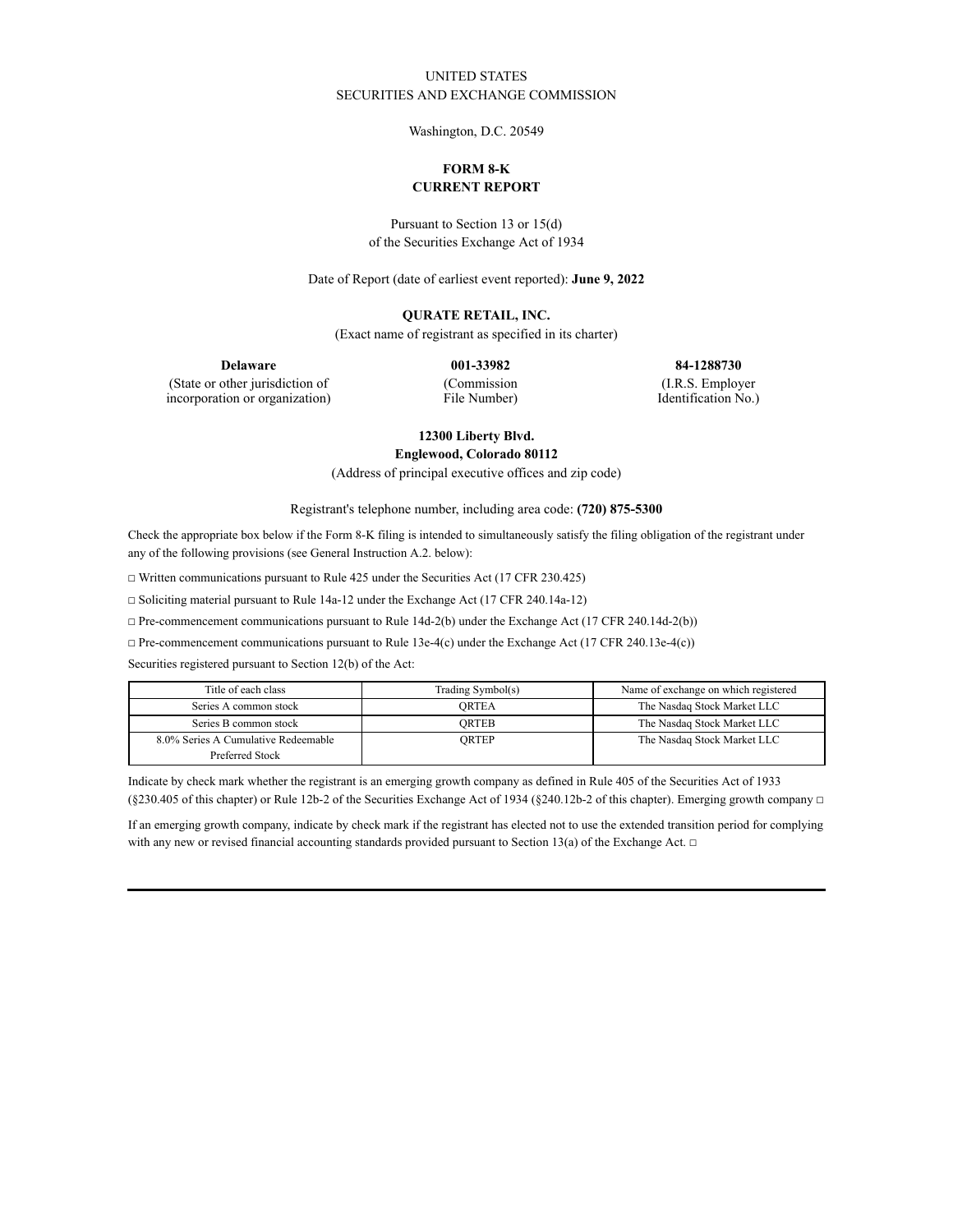#### **Item 7.01. Regulation FD Disclosure.**

On June 9, 2022, QVC, Inc. ("QVC"), an indirect wholly-owned subsidiary of Qurate Retail, Inc., issued a press release announcing the commencement of its cash tender offer to purchase any and all of the \$750 million outstanding aggregate principal amount of its 4.375% Senior Secured Notes due 2023 (the "2023 Notes"), subject to certain conditions.

This Current Report on Form 8-K does not constitute an offer to tender for, or purchase, any 2023 Notes or any other security, nor does it constitute an offer to sell or the solicitation of an offer to buy any security.

This Current Report on Form 8-K and the press release furnished as Exhibit 99.1 are being furnished to the Securities and Exchange Commission under Item 7.01 of Form 8-K in satisfaction of the public disclosure requirements of Regulation FD and shall not be deemed "filed" for any purpose.

#### **Item 9.01. Financial Statements and Exhibits.**

#### **(d) Exhibits**

| Exhibit No. | <b>Description</b>                                                                                             |
|-------------|----------------------------------------------------------------------------------------------------------------|
| 99.1        | <u>Press Release, dated June 9, 2022 (incorporated by reference to Exhibit 99.1 to QVC's Current Report on</u> |
|             | form 8-K filed on June 9, 2022 (File No. 001-38654)).                                                          |
| 104         | Cover Page Interactive Data File (formatted as Inline XBRL and contained in Exhibit 101)                       |

2